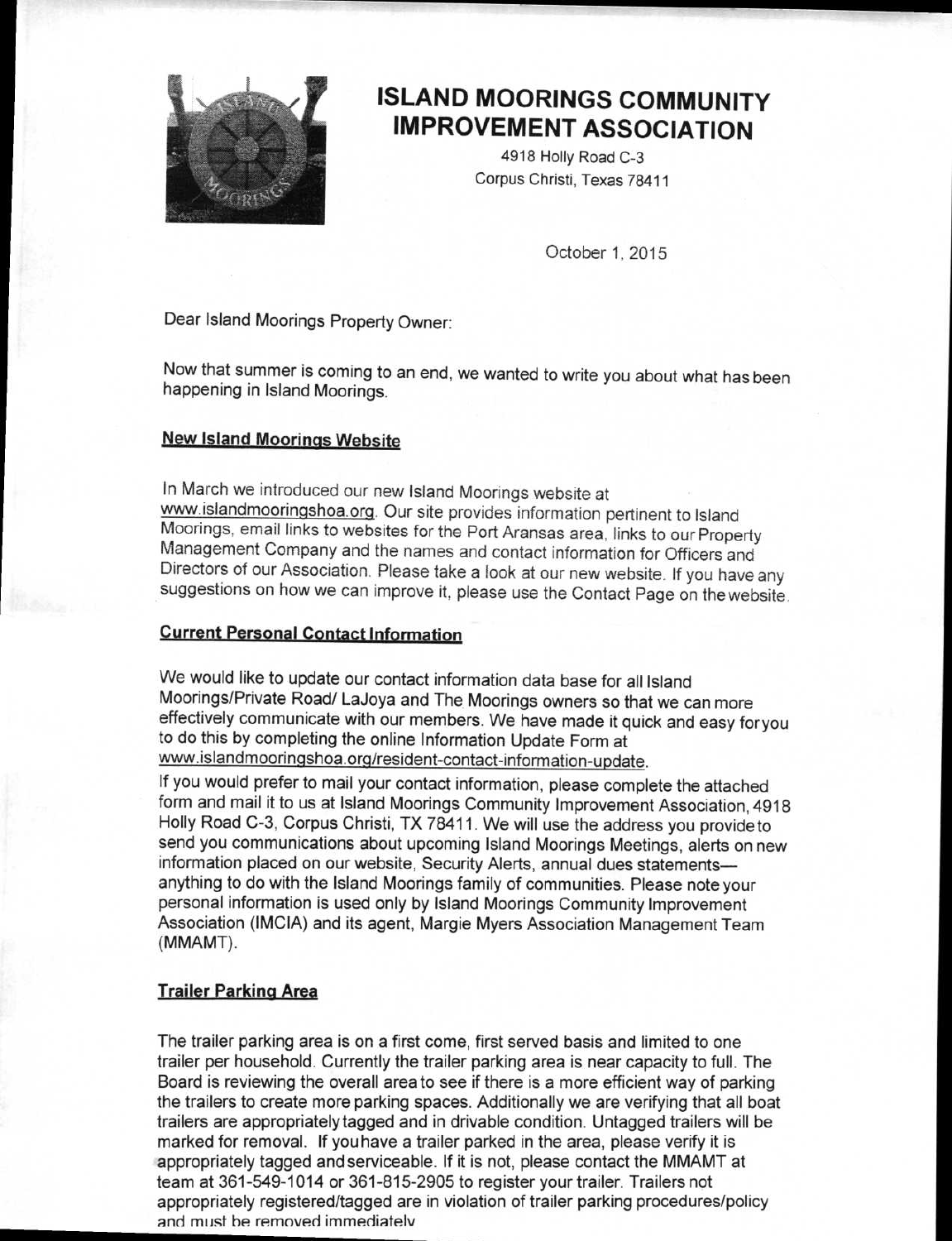If you are interested in parking your trailer in this area and currently don't do so, please complete the application form available on our web site, print it and mail it to the Margie Myers Association Management Team. They will process your application and make arrangements to get you a key.

#### **Bulk Head Review**

IMCIA maintains the structural integrity of our bulk heads. Please review the condition of your bulk head. If you have any concerns, contact Margie Myers at 361- 815-2905 or by email at Margie@margiemyers.com . She will make arrangements to have your bulk head inspected by our contractor and will inform you of the findings. Also, if you are planning to replace or redo your dock, it is an excellent time to inspect and repair the bulkhead before the new dock is installed. The following are excerpts from a recent article in the *Island Moon Newspaper* about what you should look for.

What should you look for? The easiest thing to check is the condition of the bulkhead cap. If there are cracks, exposed rusting rebar or chunks of concrete falling out. the cap needs repair.

A more serious condition is something known as a "washout". This means that the sand behind the bulkhead is washing out into the canal. If you have sand immediately behind the bulkhead cap. itis easy to see washout. It appears as a depression in the walkway as a gaping hole several inches deep and wide. If there is a poured concrete or concrete walkway or concrete between the housefoundation and cap it is much more difficult to tell if there is washout. However if you take a hammer and tapon the concrete and hear a hollow sound, you can be pretty sure that there is a serious washout hidden by the concrete.

Another serious indication of a bulkhead in trouble is a gap between sections of the bulkhead itself (not the cap). If you can insert your fingers in the gap between sections, it is very likely that the sections are bowing out, maybe an inch or more, which can be a contributor to washouts. These gaps in the bulkhead sections can also be an indication that the tiebacks are beginning to fail. The tiebacks are what hold the bulkhead upright, (Taken from April 30, 2015 Island Moon Newspaper)

#### **Board of Trustees**

The past Board has had most of the same faithful trustees for several terms. Rick Riordan and Betty Turner's terms were up in January. Shirlee Page and John Scott were appointed in their place for the interim. Other property owners have stepped up to serve the remaining part of this year to replace Murray Judson, Shirlee Page and John Thompson. The Board consists of five members. The current members are Bill Cohen, Ane Gardner, Tom Rushing, John Scott, and Tom Simanek. Ane Gardner will serve through 2016. All other members will be on the slate for election at the January 2016 Property Owners Annual Meeting if they choose to continue to serve.

If you have interest in serving on the IMCIA Board of Trustees in 2016, please consider doing so and contact any board member regarding your interest.

#### **Save This Date**

Please mark your calendars and plan on attending our Annual Association Meeting on Saturday, January 16, 2016 at Island Retreat. More information will follow as we get closer to that date.

Sincerely, Island Moorings Board of Trustees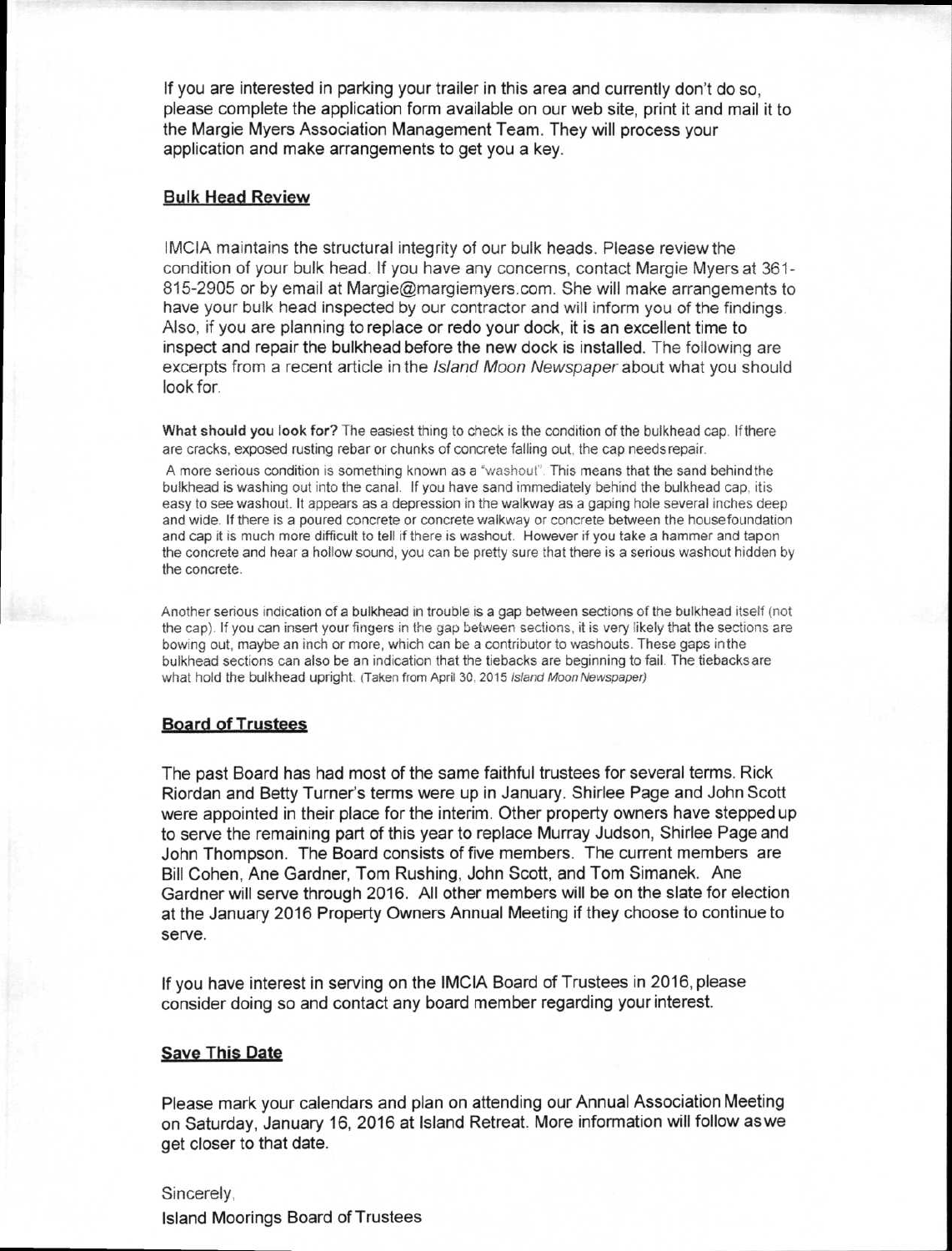### **Island Moorings Community Improvement Association**  Margie Myers Association Management Team

### **Owner Information Form**

**DIRECTIONS:** Please complete this form and mail it to Island Moorings Community Improvement Association, 4918 Holly Road, C-3, Corpus Christi, Texas 78411. You can also submit this information on the IMCIA website at islandmooringshoa.org/resident-contact-information-update. Please note that this information will only be used by Island Moorings Community Improvement Association and Margie Myers Association Management Team for business and communication purposes.

| Mailing Address: <u>Communications</u> Contains a Second Contains a Second Contains a Second Contains a Second Contains a Second Contains a Second Contains a Second Contains a Second Contains a Second Contains a Second Contains                                                                                                       |                                                                                  |  |
|-------------------------------------------------------------------------------------------------------------------------------------------------------------------------------------------------------------------------------------------------------------------------------------------------------------------------------------------|----------------------------------------------------------------------------------|--|
|                                                                                                                                                                                                                                                                                                                                           |                                                                                  |  |
|                                                                                                                                                                                                                                                                                                                                           | Email Address____________________________Contact Phone _________________________ |  |
|                                                                                                                                                                                                                                                                                                                                           |                                                                                  |  |
| How do you prefer to receive your annual dues statement? Please check<br>one: By Email By US Mail<br><u> The Constitution of the Constitution of the Constitution of the Constitution of the Constitution of the Constitution of the Constitution of the Constitution of the Constitution of the Constitution of the Constitution of </u> |                                                                                  |  |
| Emergency Contact Name:<br><u>Emergency Contact Name:</u>                                                                                                                                                                                                                                                                                 |                                                                                  |  |
|                                                                                                                                                                                                                                                                                                                                           |                                                                                  |  |
| Address: Andreas Address: Address: Address: Address: Address: Address: Address: Address: Address: Address: Address: Address: Address: Address: Address: Address: Address: Address: Address: Address: Address: Address: Address                                                                                                            |                                                                                  |  |
|                                                                                                                                                                                                                                                                                                                                           |                                                                                  |  |
|                                                                                                                                                                                                                                                                                                                                           | Phone Number: ________________________Email Address_____________________________ |  |
|                                                                                                                                                                                                                                                                                                                                           | Owners Signature: Date: Date:                                                    |  |
| IMCIA/MMAMT Owner Information Form                                                                                                                                                                                                                                                                                                        |                                                                                  |  |

9/22/2015